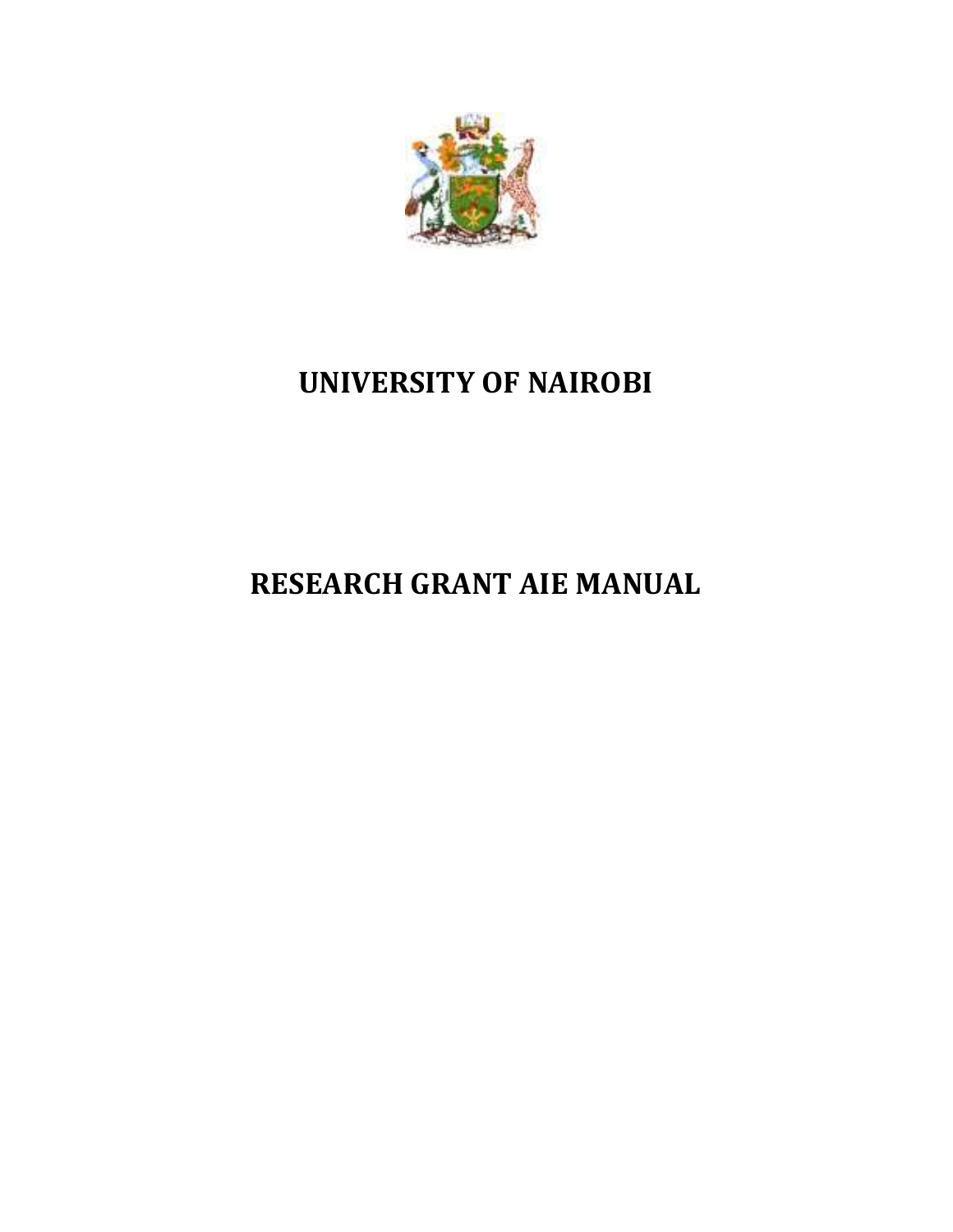# TABLE OF CONTENTS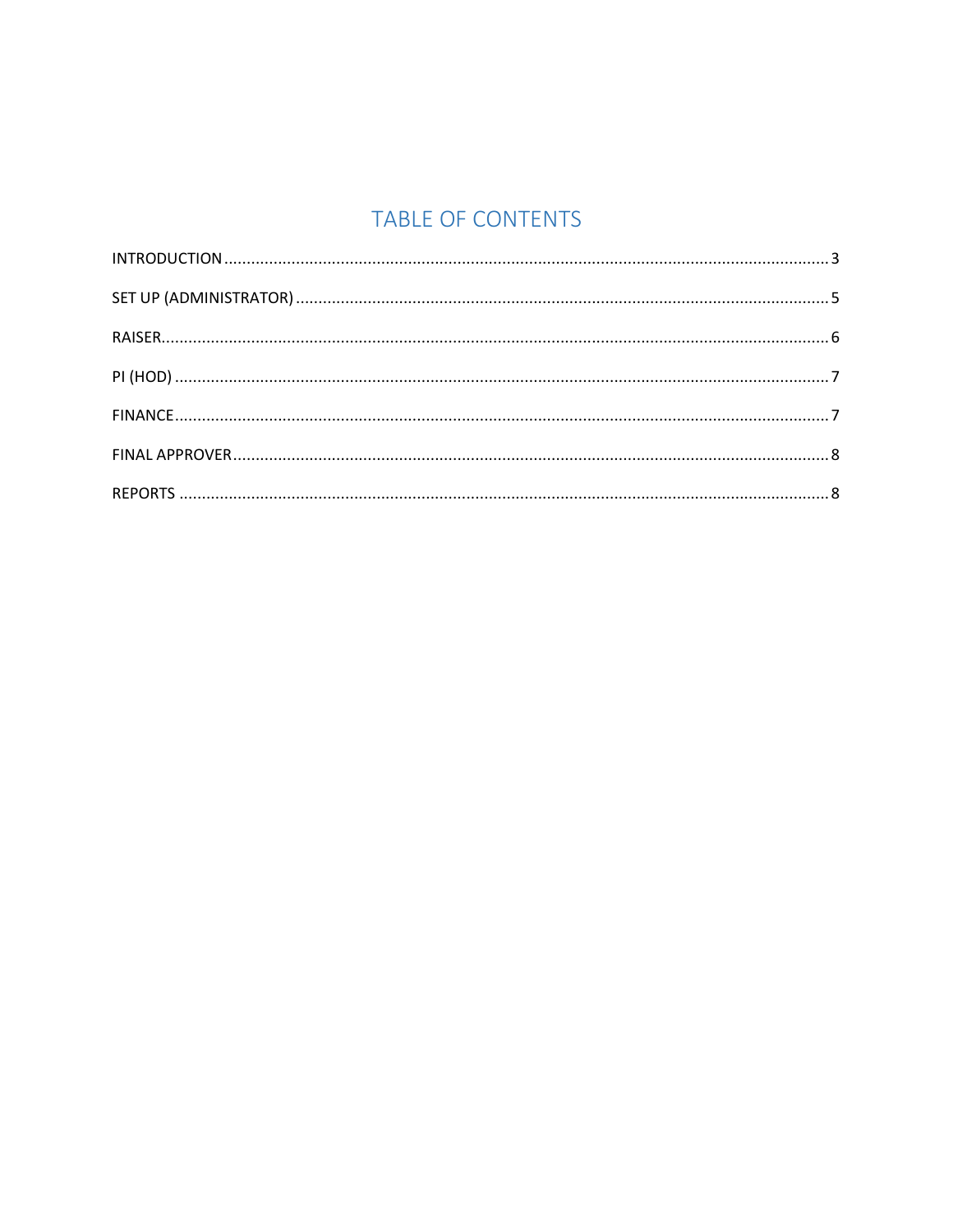### <span id="page-2-0"></span>INTRODUCTION

The AIE system is integrated with the budgetary module in HRMIS where votes are captured, allocated amount for the current financial year and assigned to a project.

For any user to be able to use the grants AIE approval system must be granted the rights and assigned the votes to deal with in every level of approval except the Final level for DVC

To login to the system use<https://aie.uonbi.ac.ke/> if within university network or <https://vpn.uonbi.ac.ke/> then click on AIE Live system.

| AIE                                                                                                                                                                                                                                                                                                                                                                                                    |                                                                               | $-1885$ |
|--------------------------------------------------------------------------------------------------------------------------------------------------------------------------------------------------------------------------------------------------------------------------------------------------------------------------------------------------------------------------------------------------------|-------------------------------------------------------------------------------|---------|
| ---<br>OF I ARENT KIRDFORM<br>$-1$<br>---<br>----                                                                                                                                                                                                                                                                                                                                                      |                                                                               |         |
| ----<br>----<br>---<br>distant and<br>----<br>----<br><b>STATISTICS</b><br>----<br>----<br><b>STATISTICS</b><br><b>CONTRACTOR</b><br>---<br>----<br>$2222 - 244$<br>----<br>----<br><b>Service</b><br><b>STATISTICS</b><br>----<br><b>STATISTICS</b><br>----<br>----<br><b>STATISTICS</b><br><b>STATISTICS</b><br>----<br><b>STATISTICS</b><br><b>STATISTICS</b><br>---<br>---<br>$2222 - 244$<br>---- | Authority to Incur Expenditure<br>Kindly choose the appropriate action below! |         |
| ----<br><b>Contract Contract</b><br><b>STATISTICS</b><br>---<br>$-1 - 1 - 1 - 1$<br><b>STATISTICS</b><br>----<br><b>STATISTICS</b><br>----<br>----<br>distant and<br>---                                                                                                                                                                                                                               | Grant Projects AIE                                                            |         |

Users will see the icons depending on the rights granted.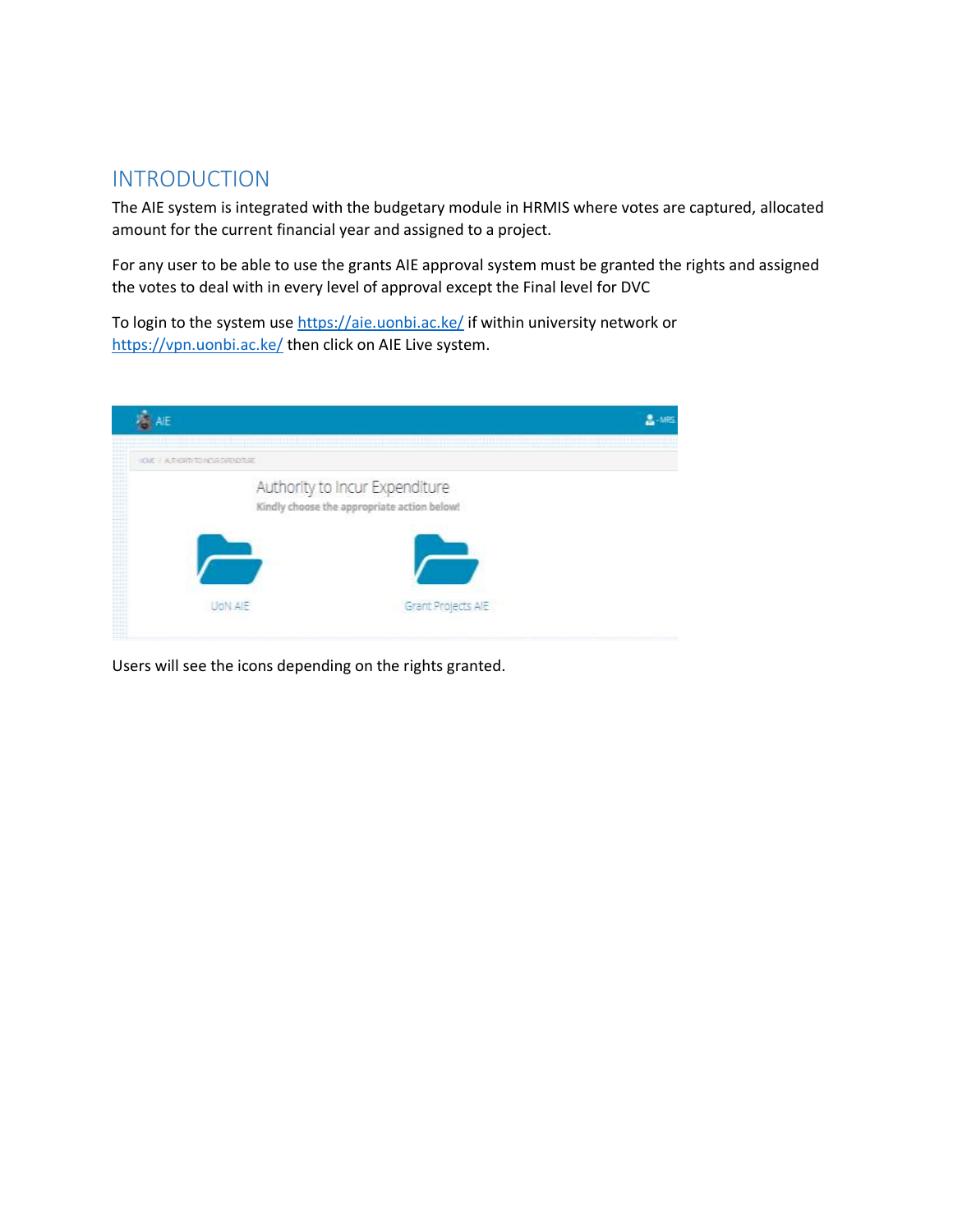To access the grants AIE click on the "Grants Project AIE" icon,

menu will be displayed as shown

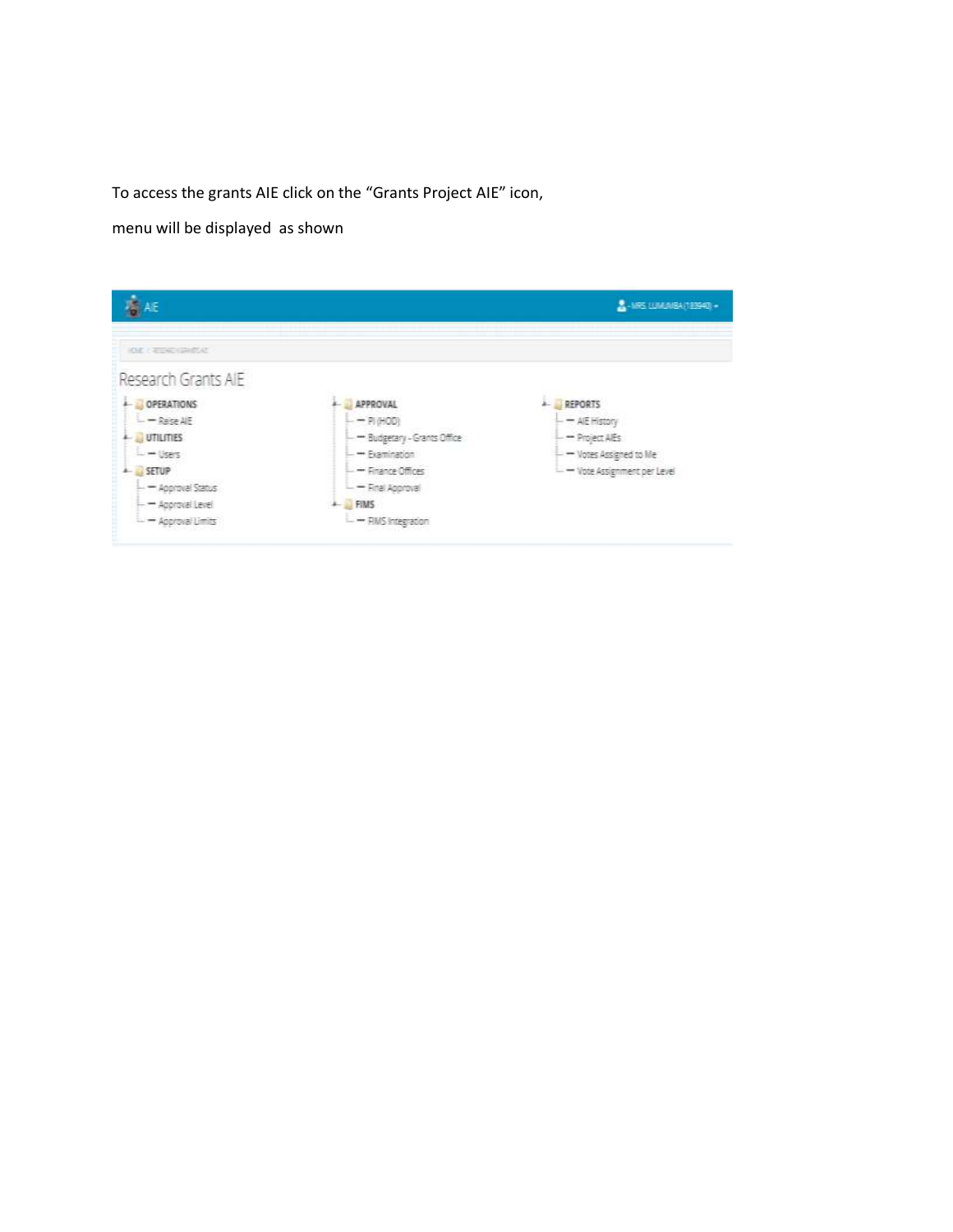# <span id="page-4-0"></span>SET UP (ADMINISTRATOR)

For the system to run smoothly the grants AIE administrator needs to setup the information required by the users which includes the following:-

- 1. Approval levels
- 2. Approval limits
- 3. Approval status
- 4. Assigning users votes at every level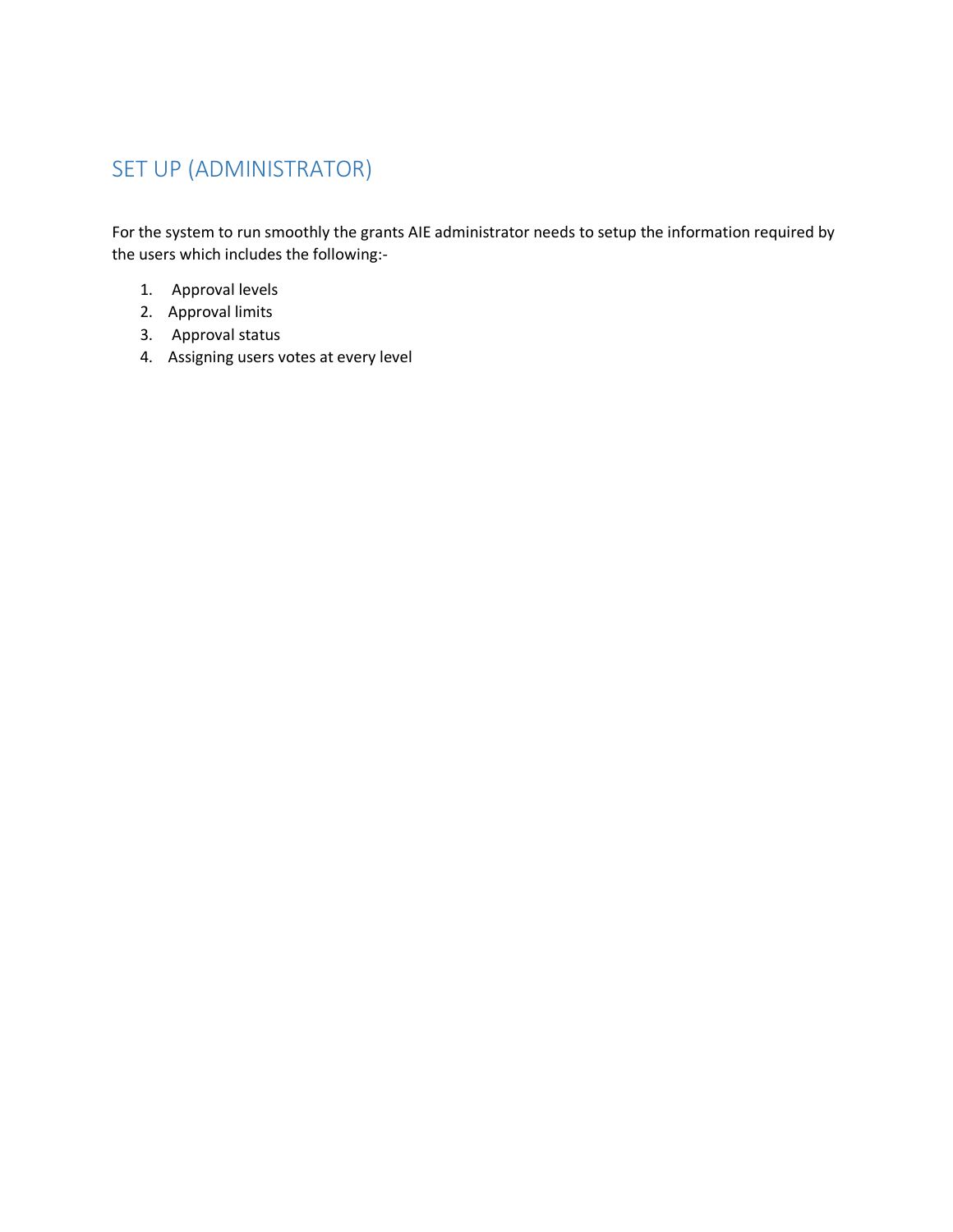The form below is used by the administrator to assign votes to users.

|                | ke/grant-users                                    |                                                                                                                                                                                                                                                                                                                                               |                  |         |                              |
|----------------|---------------------------------------------------|-----------------------------------------------------------------------------------------------------------------------------------------------------------------------------------------------------------------------------------------------------------------------------------------------------------------------------------------------|------------------|---------|------------------------------|
|                | ADOdb Cache Writ                                  |                                                                                                                                                                                                                                                                                                                                               |                  |         |                              |
|                | $\frac{1}{2}$ AIE                                 |                                                                                                                                                                                                                                                                                                                                               |                  |         | A. - MRS. LUMUMBA (183940) + |
|                |                                                   | <b>IOS / READIRED AT / GAISING</b>                                                                                                                                                                                                                                                                                                            |                  |         |                              |
|                | <b>Grants Users</b><br>Showing 1-20 of 205 items. |                                                                                                                                                                                                                                                                                                                                               |                  |         | <b>Add User</b>              |
|                | Staff                                             | Assigned Votes                                                                                                                                                                                                                                                                                                                                | Eevel            | Status  | Action                       |
|                |                                                   |                                                                                                                                                                                                                                                                                                                                               | $\sim$<br>$-ALT$ | ALL V   |                              |
| ٠.             | 218200 - DR<br>100330392<br>FLVIN                 | 500-661-905 500-661-950                                                                                                                                                                                                                                                                                                                       | <b>RAISER</b>    | ACTIVE  | Update   Inaccisate          |
| $\mathfrak{D}$ | CEOKO<br>ROBERT<br><b>CEWOCHA</b>                 | 176740 - PROF 300-656-124 500-661-782 500-661-818 500-661-976 500-661-512 500-661-847                                                                                                                                                                                                                                                         | <b>FIDD</b>      | ACTIVE  | Undate Tinactivate           |
| $\mathcal{I}$  | <b>UMA</b><br>MOHAM ID<br>ARDE                    | 121870 - PROF 500-661-250 500-661-258 500-661-870 500-661-822 500-661-793 500-661-803 500-661-805 500-661-806 500-661-<br>817 500-661-836 500-661-838 500-661-856 500-661-859 500-661-881 500-656-125 500-661-523 500-661-825 500-661-<br>868 500-661-864 500-661-860 500-661-854 500-658-088 500-661-996 500-661-905 500-661-935 500-661-990 | <b>PRINCIPAL</b> | ACTIVE: | Ubdate Intermate             |
|                | 86560 - PROF.<br>4 OLENA JOYCE                    | 500-661-790 500-661-940                                                                                                                                                                                                                                                                                                                       | HOD.             | ACTIVE  | Uodate I Inactivate          |

After login before raising or approving any AIE any user can check the votes assigned to you by clicking on the report "votes assigned to me" to confirm the vote you want to use is assigned

|   | <b>ALE</b>                                            |                                                | <b>B-IRE LIMERS</b> |
|---|-------------------------------------------------------|------------------------------------------------|---------------------|
|   |                                                       | <b>IGE / REMOVABLIKE / ROBS / XITERSORIANE</b> |                     |
|   | <b>Votes Assigned to me</b><br>Showing 1-1 of 1 item. |                                                |                     |
|   | Leuck                                                 | Assigned Votes                                 | <b>Status</b>       |
|   | 1,650                                                 | 500-661-920                                    | ACTIVE              |
| l |                                                       |                                                |                     |

#### <span id="page-5-0"></span>RAISER

To raise AIE click on "Raise AIE " under operations. The screen shown below will displayed with two tabs. Active AIE shows the AIEs raised but not approved to the end while Closed AIE shows your completely approved AIE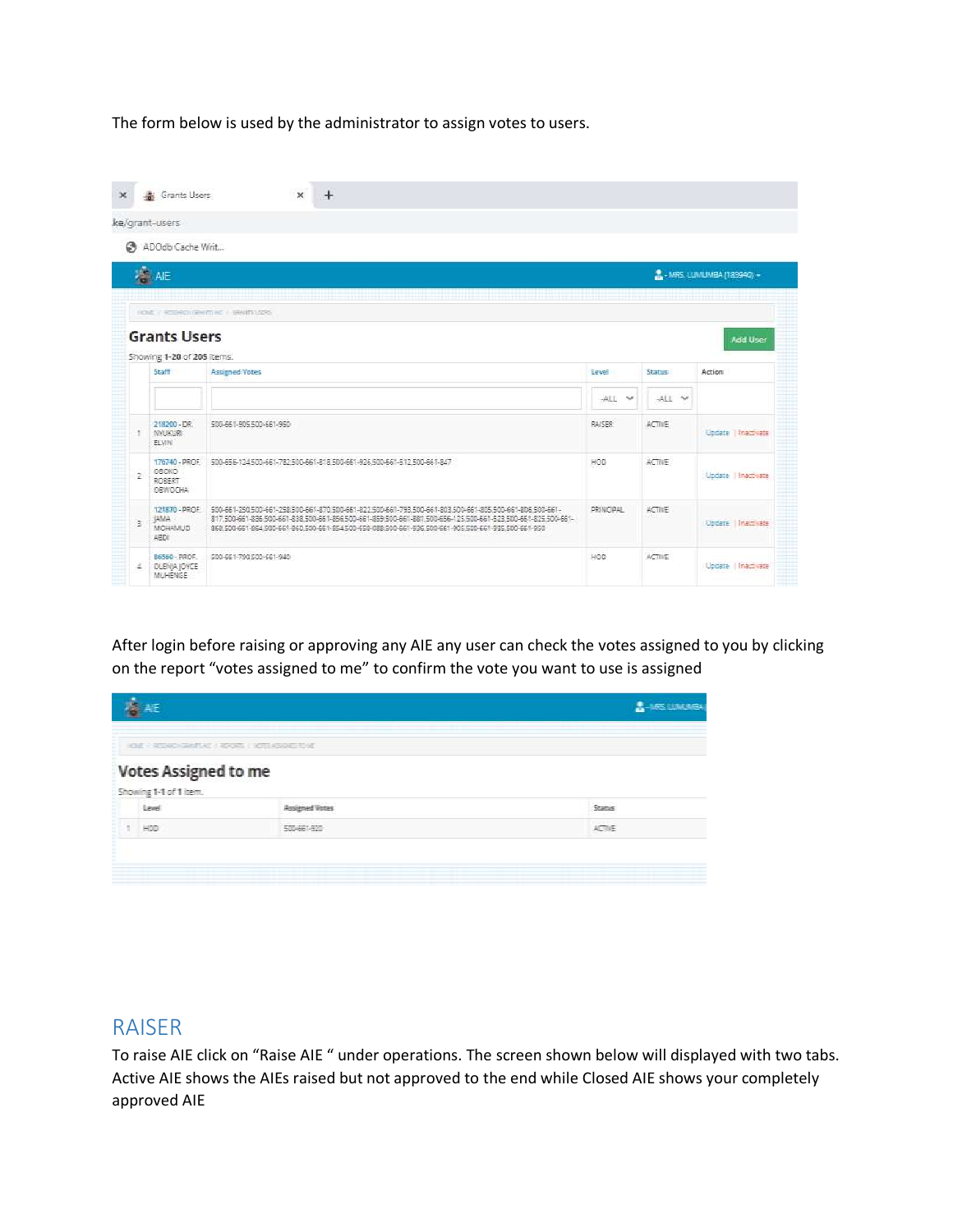|   | <b>NE-Training</b>                        |                                                            |                |                                   |                                                                                                                         |                                                 |                                                                                           | 是JAME LUMANDA/HEBRO +                         |                                 |
|---|-------------------------------------------|------------------------------------------------------------|----------------|-----------------------------------|-------------------------------------------------------------------------------------------------------------------------|-------------------------------------------------|-------------------------------------------------------------------------------------------|-----------------------------------------------|---------------------------------|
|   | some 1 missatisticated to all 7 services. |                                                            |                |                                   |                                                                                                                         |                                                 |                                                                                           |                                               |                                 |
|   | My AIEs                                   |                                                            |                |                                   |                                                                                                                         |                                                 |                                                                                           |                                               | <b>Base Air</b>                 |
|   | v Active AlEs                             |                                                            | w Clased Allis |                                   |                                                                                                                         |                                                 |                                                                                           |                                               |                                 |
|   | Showing 1-2 of 2 items.                   |                                                            |                |                                   |                                                                                                                         |                                                 |                                                                                           |                                               |                                 |
|   |                                           | Seriet My. All Euro-                                       |                | Purpose                           | <b>Video</b>                                                                                                            | AILAmassa.                                      | Project                                                                                   | Lewis : Scatus:                               | <b>Action</b>                   |
|   |                                           |                                                            | 第 第 Dif        |                                   |                                                                                                                         |                                                 |                                                                                           |                                               |                                 |
|   | 1774                                      | Impremium E. 3020 m.<br>T-RETA AM GMT+28.00<br>a marth ago |                | torogen<br>grants last<br>romate. | 100401-012 STREETHEMED (Control)<br>RESERVED HERE'S AND OVERSIDED IN<br><b>REPAIRMANT AND A REPORT OF REAL PROPERTY</b> | AU1201200.00<br><b><i>Charles Committee</i></b> | CLINAIRE SAVANT - - - - - - - - - - -<br>AGRIC/LTURE OFTIDIES RDR.<br>INFROVED RESIDENCE. | <b>STORY TELEVIS</b><br><b>BAIRE LEREDIED</b> | <b><i><u>Wore Sears</u></i></b> |
| ž | 1854                                      | Autum 23 2010 at<br>1:52:00 AM GMT+22:30<br>I months ago:  |                | tare.                             | DOG AND ITED INCLUSIVE GREEN<br>HORTICULTURAL PROCESSING SECTION<br><b>ISLICENSA</b>                                    | 1093300.00                                      | JUNE FLIOWISCHOLAND<br>SCATTERHAL ANNUNSE                                                 | SAISER: APPROVED                              | <b>Idare</b> Details            |

To create a new AIE you user the button "Raise AIE" a window will be displayed where you enter the required details then save. On the same page user can attach more than one pdf documents.

## <span id="page-6-0"></span>PI (HOD)

To approve an AIE as head of department click on "PI (HOD) " under approvals the following screen will be displayed with three tabs, Active AIEs awaiting PIs action, Pending AIEs these are approved by PI but not concluded on the other levels. Closed AIEs are the fully approved AIE. To approve any AIE click on the link "update" and select the status accordingly. You can also view the documents attached or comments from the other users by clicking on "Doc" or "comments" respectively.

|    | <b>AE-Training</b>       |                       |                                           |                                                                                 |                                                                                                                           |               | 2. THE LIMITED FEMALE.  |
|----|--------------------------|-----------------------|-------------------------------------------|---------------------------------------------------------------------------------|---------------------------------------------------------------------------------------------------------------------------|---------------|-------------------------|
|    |                          |                       | ASE! ASHO DHISK! ENG   BHOGARDA           |                                                                                 |                                                                                                                           |               |                         |
|    |                          | PI (HOD) Approval     |                                           |                                                                                 |                                                                                                                           |               |                         |
|    | W Active Ail's           | V Fending AIEs        | <b>STATE CONTRACTOR</b><br>w Closed All's |                                                                                 |                                                                                                                           |               |                         |
|    | Showing \$-2 of 2 forms. |                       |                                           |                                                                                 |                                                                                                                           |               |                         |
|    | E MAGLAD                 | <b>BAGIER BY 11</b>   | PLIMPOSE                                  | <b>BATE CREATES</b>                                                             | VIDER.                                                                                                                    | <b>NTATUS</b> |                         |
|    |                          |                       |                                           | $\mathbb{H}$ $\mathbb{R}$ Out                                                   |                                                                                                                           |               |                         |
|    | 1785                     | <b>AVIS</b><br>HALL   | <b>BARTER</b>                             | FREENDRY, TASHETOW 4, 2020 at:<br>2.00 at Mi-bac Wrig Time<br>32 hours ago.     | <b>CONTRACTOR CONTRACTOR</b><br>305-BET-EXC - STREADHENING RESEARCH ETHICS RACIDS<br>AND OVERSIGHT IN HEIRALITREE ACTION. |               | <b>CONTRACTOR</b>       |
| 国小 | 1478                     | ME<br><b>WURRLISH</b> | Installed a state<br>215911-641 SWLLE     | Marslay, August 34, 2020 at :<br>4:08:48 FM Basic Attres Times<br>2 months ago. | 330-661-793 - INCLUSIVE GREEN<br>HORTICLATURAL VEDCRISING SECTION IN KEINIA                                               | 24.25         | <b>Service Contract</b> |

## <span id="page-6-1"></span>FINANCE

This level of approval has three stages Budgetary, Examination and Finance. Budgetary will check the cash flow, Examination will confirm attached documents and Finance will approve and commit funds to budgetary system. On these levels an AIE can be FORWARDED, DISAPPROVED or REVIEWED. Upon REVIEW it goes back to the PI (HOD) who can act on it or still REVIEW it back to the raiser then the process takes the same course.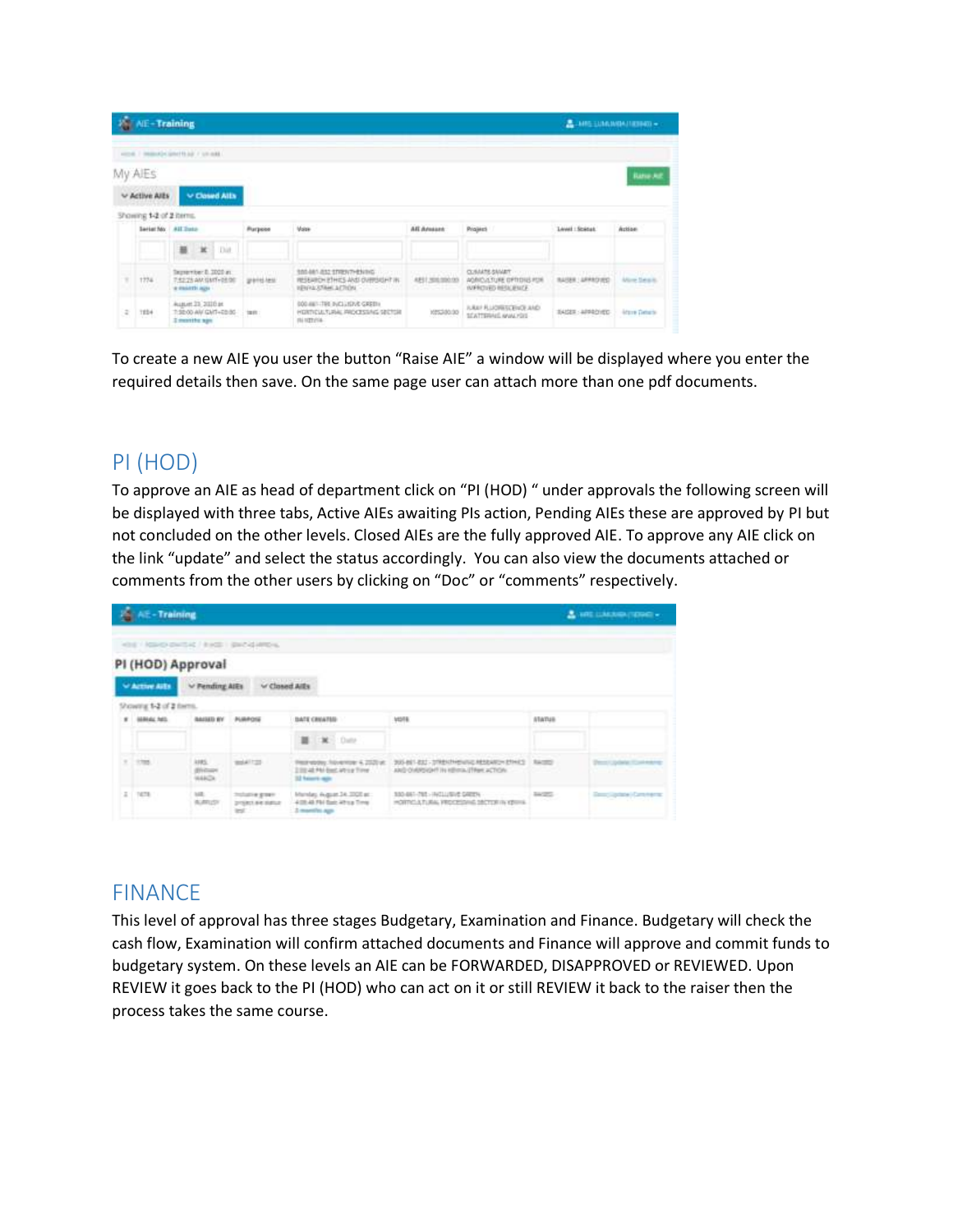|                            | awdev.izmbiac.ke/grents-finance/approval<br>Address Book. @ ADD(6) Cache W/R., |                                                               |                                                                                     |                                                                                  |                        |                           |
|----------------------------|--------------------------------------------------------------------------------|---------------------------------------------------------------|-------------------------------------------------------------------------------------|----------------------------------------------------------------------------------|------------------------|---------------------------|
| <b>Jail Alt - Training</b> |                                                                                |                                                               |                                                                                     |                                                                                  |                        | 显: MS LLMUNG+ (183943) -  |
|                            |                                                                                | HOE - NEWS SWEET - RING - NEWSEL                              |                                                                                     |                                                                                  |                        |                           |
| Showing 1-1 of 1 nem.      | AIE Approval: FINANCE                                                          |                                                               |                                                                                     |                                                                                  |                        |                           |
|                            | Instal Sta Porpose                                                             | <b>ALE DAMA</b><br><b>M</b> Date<br>耳                         | Weble                                                                               | <b>Project</b>                                                                   | <b>Ballin</b>          |                           |
| 1,694                      | testinghis                                                                     | August 24, 2020 et -<br>122211 PM GMTH2ESE<br>2 examiles ago. | 300-661-852 STREVITHEWAG RETEARCH<br>ETHICS AND CHRASTERT IN KENTOLSTRUK<br>action: | CURANTE ISLAET ACERCULTURE<br>DPTIONS FOR IMPROVED<br><b>RESERVED FOR STREET</b> | MRS. (DVANH)<br>WANZA. | Mareholz 1 <i>Liphone</i> |

#### <span id="page-7-0"></span>FINAL APPROVER

The final approver cater for two users the Principals and DVC (FPD) depending on the amount of the AIE. To access this screen click on "final approver" under approvals, the following screen will be shown with any pending AIES. To approve any AIE click on the link "update" and select the status accordingly. You can also view the documents attached or comments from the other users by clicking on "Doc" or "comments" respectively.

| AIE-Training                          |                         |                |                                       |      | A non disease (tenen - |
|---------------------------------------|-------------------------|----------------|---------------------------------------|------|------------------------|
| HOLE / NEWTO DIVISION / THIS CARDINAL |                         |                |                                       |      |                        |
| <b>Final Level Approval</b>           |                         |                |                                       |      |                        |
| <b><i>SERIAL NO</i></b><br>٠          | <b><i>BANSES IN</i></b> | <b>PURPOSE</b> | <b><i>INTE OREATES</i></b>            | WOTE | <b>STATUE:</b>         |
|                                       |                         |                | $\mathbf{H}$<br>$\mathbf{H}$<br>Tisty |      |                        |

### <span id="page-7-1"></span>REPORTS

To check status of any AIE use the "AIE History" report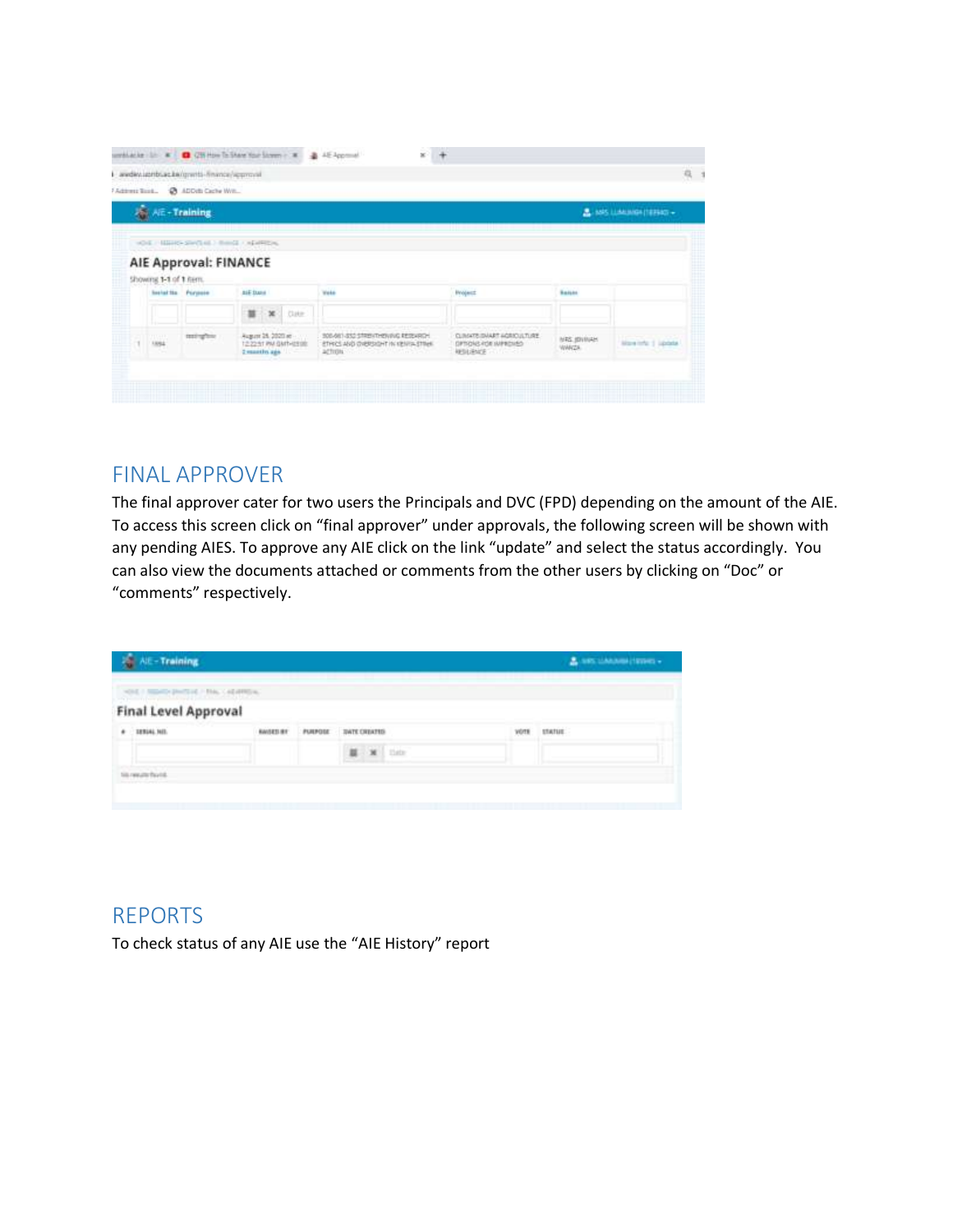|                    | <b>All - Training</b>   |                                                       |                                                                              |                          |                                   |                |                  |                   |                                   | $2.165$ and $0.06$ (TRNA) $-$       |                   |              |
|--------------------|-------------------------|-------------------------------------------------------|------------------------------------------------------------------------------|--------------------------|-----------------------------------|----------------|------------------|-------------------|-----------------------------------|-------------------------------------|-------------------|--------------|
|                    |                         | KING / REGION SINGLAL / GROVE / ASAUCH                |                                                                              |                          |                                   |                |                  |                   |                                   |                                     |                   |              |
| <b>Alt History</b> |                         |                                                       |                                                                              |                          |                                   |                |                  |                   |                                   | Showing 1-14 of 14 history entries. |                   |              |
|                    |                         |                                                       |                                                                              |                          |                                   |                |                  |                   |                                   |                                     | e                 | EExpor-      |
|                    | <b>Tattal No. 18441</b> |                                                       | <b>Fridant</b>                                                               | <b>Ave Date</b>          | Acrossitt                         | <b>Balance</b> | tim2-            |                   | <b>Balgma'y Institutor</b> Frence |                                     | Protections DVC   |              |
| Ð                  |                         |                                                       |                                                                              |                          |                                   |                |                  |                   |                                   |                                     |                   |              |
| a                  | 1954                    | 19545-000<br>LUSICARS.<br>(British Valley)            | LAW SUCRETEUT ALE<br>SCATTERING ANALYSIS                                     | 25 Aug 2020 18 \$2000.00 |                                   | 64500          | 489801493        | <b>ECHO-MO</b>    | <b>FORDWARD</b>                   | 40992400                            | <b>Post and</b>   | NA-          |
| a                  | <b>Light</b>            | TTT - MR. IDACHE<br>8,95,01                           | <b>ILRUY FLUORESCIPICY, AND</b><br>SCATTERING MAILYOS                        |                          | 24.4-4.2020 1EET/000.000.08 RASED |                | DEAPHOVED        | <b>POT DIE</b>    | PAID MIT                          | <b>Prest casts</b>                  | Park sett         | but.         |
| G                  | 1,623                   | 1036401ARG<br><b>LINGARA</b><br><b>IBSILIAN WALCO</b> | CLINATE SAMET<br><b>AGRICULTURE OPTIQUE FOR</b><br><b>BARROVED RESUBILIT</b> |                          | DAALA 2000 (ABST-DOOR DE          | Avidato        | <b>REVAILM</b>   | <b>Hot bell</b>   | <b>Pick Latit</b>                 | <b>Court candi</b>                  | <b>Just and</b>   | Auto         |
| @                  | 1679                    | TTT-SIR IDACHS<br>9,49,51                             | LINI ILLORESCENCE AND<br>SCATTRONIC ASALYSIS                                 |                          | 24.428.2020 RESENOSO              | KASED          | <b>REVIEW</b>    | <b>Short batt</b> | Petiter                           | <b>PERSONAL</b>                     | <b>Post card</b>  | to ac-       |
| Θ                  | 1977                    | TTL-MR ISASH<br><b>WURFLIED</b>                       | A RAY PLUCAR STRACK and<br><b>SCATTERING ANALYSIS</b>                        |                          | 24 Aug 2010 4 EMA Monday          | 84,683         | <b>PCWHILASS</b> | <b>ACRIVIARS</b>  | ADRIGUED                          | <b>LARMOURD</b>                     | Joseph Audito     | <b>ALL</b>   |
| Θ                  |                         | 123942-1995<br><b>LUMUAISA</b><br>(BNINKH NANCH)      | <b>CUMUS QUART</b><br>AGEC/ATURE OFFICIAL FOR<br><b>NUMBER RESURNER</b>      | 26.6cg 2010              | 475700.000.00                     | SHOEL          | ROBmaRD          | <b>FORNISTO</b>   | <b>POSTAGE</b>                    | APPROVED                            | <b>COLLECTION</b> | $_{\rm max}$ |